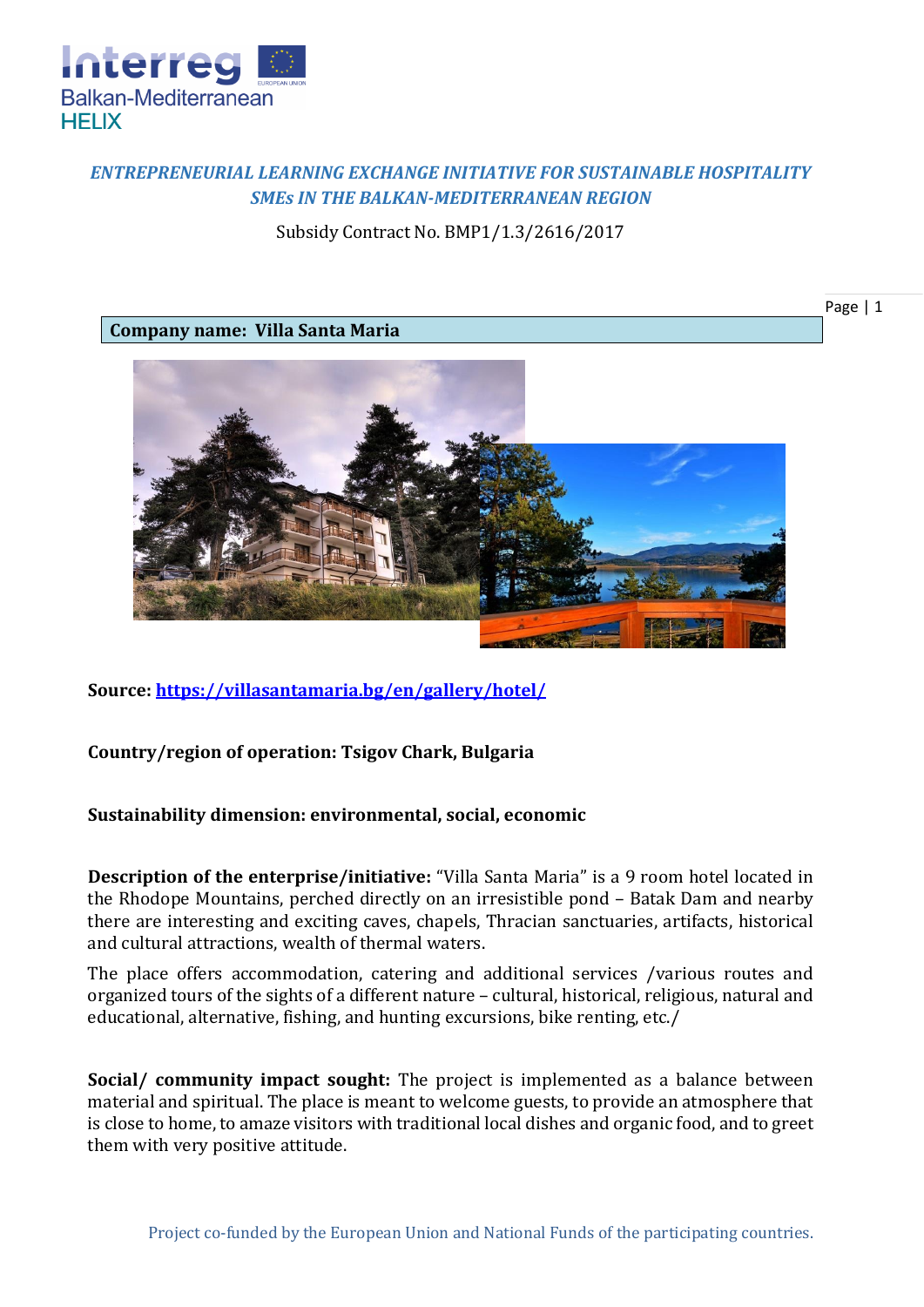

The aim of the owners is to give the guests the opportunity to discover the magic of the Rhodope Mountains and to feel the energy that flows there - exclusive and unique. As they say, "it is a conglomerate, a collection of much other energy, namely: exceptional nature; people's lifestyle and traditions that are, fortunately, still preserved".

The hotel enables the opportunity for implementation of a business project, but more importantly is that the owners strive to support the spiritual development of their guests, as well.

Page | 2

**Stakeholders:** visitors

**Approach applied:** resource utilization, renewable-energy sources

**Innovation applied:** Kayak and sailing school, fishing and hunting tourism as additional services provided by the hotel

**Social impact and business results achieved:** Villa Santa Maria is not only a place for accommodation and holiday but a place where people come because of the excellent additional services provided by the hotel – daily visits of cultural-heritage monuments, archaeological parks, organization of walking hikes to mountain peaks, caves, reserves etc.

**Financial situation / sustainability of the business model:** The sustainability of the business model is ensured by the abundance of additional services provided which implementation is in line with the primary goal of the owners – to give the guests the opportunity to discover the magic of the Rhodope Mountains and to feel the energy that flows there.

The food in the restaurant is prepared on site with homemade products – delicious lamb and veal meat from the Rhodope region, rabbit meat, local potatoes, and homemade jams of wild fruits – wild strawberry, blueberry, raspberry, and blackberry.

The environmental vision of the owners also resulted in the use of solar panels that ensure all hot water in the hotel, motion sensors in the corridors, energy efficient light bulbs and plenty of small green ideas, like using old bottles for decoration.

**Key success factors:** abundance of opportunities, utilization of resources

**Challenges and problems:** small capacity

**Year when the enterprise was created: 2015**